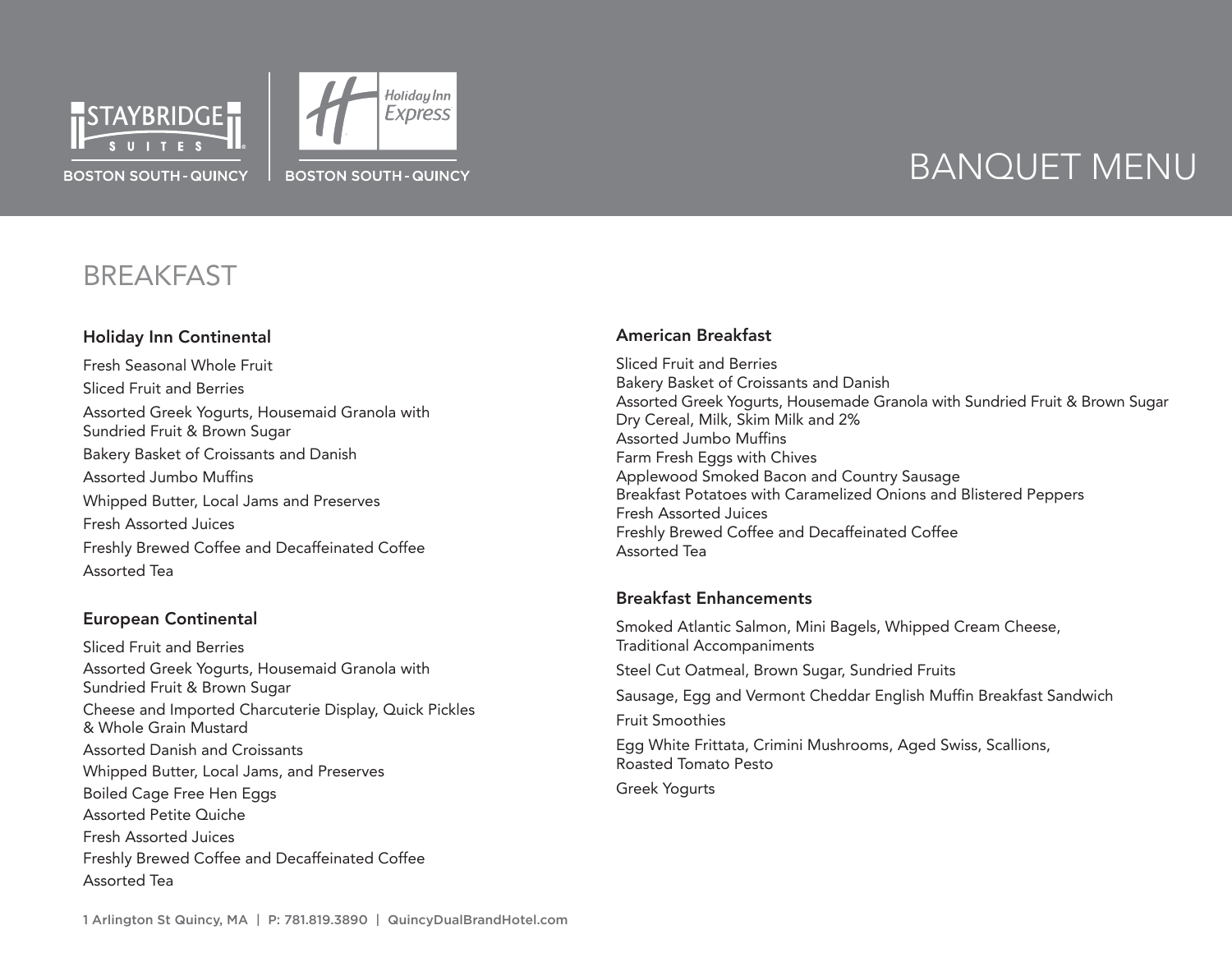### BREAKS

#### All Day Beverage Break

Assorted Soft Drinks Bottled Water Freshly Brewed Coffee and Decaffeinated Coffee Assorted Teas

#### Half Day Beverage Break

Assorted Soft Drinks Bottled Water Freshly Brewed Coffee and Decaffeinated Coffee Assorted Teas

#### Mid-Morning Wake UP!

Coffee & Iced Coffee Granola Bars Fruit Brochettes with Raspberry-Mint Yogurt Dipping Sauce

#### Afternoon Revitalize

Iced Tea Assorted Whole Fruit Chocolate Chip Cookies Fresh Berry Smoothie

#### Make Your Own Trail Mix

Assorted Toasted Nuts, House Made Granola, Sundried Fruit, Chocolate Chip Morsels, Puffed Rice, M&M's, Toasted Coconut

#### Cheese Shop

Imported and Domestic Cheeses Local Honey, Fruit Preserves, Water Crackers, Grape Clusters, Strawberries

#### A la Carte Break Items

Chocolate Cookies Chocolate Fudge Brownies Sugar Cookies Selection of Soft Drinks Bottled Waters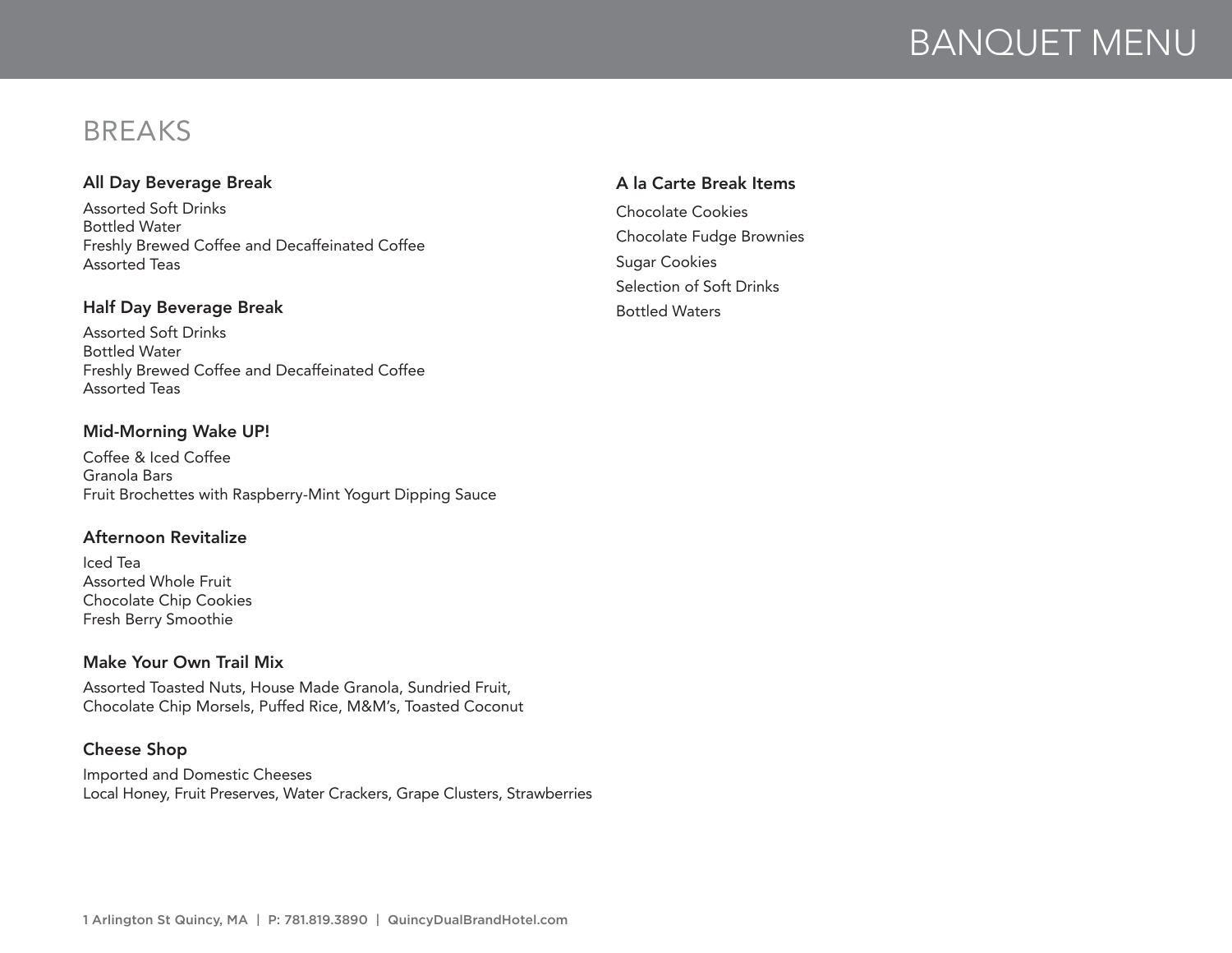### LUNCH

#### South of the Border

The Taco Bar Mixed Petite Lettuce, Avocado Ranch, Shaved Cucumbers, Radish, Curly Carrots, Grape Tomatoes Spanish Style Rice Carne Asada Pulled Short Rib Blackened Salmon Marinated Chicken Breast Pico de Gallo, Coriander Cream, Cilantro-Lime Slaw, Smashed Avocado, Flour Tortilla Churros with Mexican Chocolate Sauce

#### Deli

Farmers Market Salad, Shaved Seasonal Vegetables, Grape Tomatoes, Seasonal Vinaigrette Greek Pasta Salad Red Bliss Potato Salad, Dill and Whole Grain Mustard Dressing Slow Cooked Roast Beef, Honey Glazed Ham, Genoa Salami, Turkey Swiss, Vermont Cheddar and American Cheese Sandwich Accompaniments, Assorted Sliced Hearth Baked Breads, Pickles Kettle Chips Assorted Cookies

#### Soup and Salad Buffet

Chefs Seasonal Soup of the Day Red Bliss Potato Salad, Dill and Whole Grain Mustard Dressing Crisp Romaine, Baby Spinach, Petite Field Greens Assorted Seasonal Accompaniments Roasted Chicken Breast, Chimichurri Shrimp Assorted Dressings Farmers Market Vegetables, Toasted Nuts, Crumbled Goat Cheese, Olive Oil Croutons Hearth Baked Rolls Brownies and Blondies

#### Box Lunch

*All box lunches include:* Kettle Potato Chips, Chocolate Chip Cookies, Pasta Salad, Whole Fresh Fruit & Bottled Water

Select Three Sandwich Options:

Grilled Chicken Caesar Wrap, Imported Parmesan Cheese, Cherry Tomatoes, Romaine Hearts

Shaved Honey Cured Ham, French Brie, Dijonnaise, Leaf Lettuce, Herb Focaccia

Rosemary Scented Roast Beef, Manchego Cheese, Baby Arugula, Horseradish Cream, Onion Kaiser Roll

Roasted Vegetables, Herb Flour Tortilla, Mixed Greens, Garlic Hummus

Roasted Turkey Breast, Field Greens, Vermont Sharp Cheddar, Roasted Tomatoes, Pesto Aioli, Ciabatta

#### The Quincy Buffet

Select Three Starters: Chefs Seasonal Soup of the Day Tomato and Mozzarella Salad, Fresh Basil, Aged Balsamic, Extra Virgin Olive Oil Traditional Caesar Salad, Olive Oil Croutons, Hearts of Romaine Lettuce, Caesar Dressing, Shaved Parmesan Cheese Greek Pasta Salad Red Bliss Potato Salad, Dill and Whole Grain Mustard Dressing Farmers Market Salad, Shaved Vegetables, Grape Tomatoes, Herb Vinaigrette Cherry Tomato, Cucumber and Red Onion Salad

#### Select Two Entrees:

Four Cheese Ravioli, Roasted Tomato Cream Sauce, Asparagus Tips, Braised Pearl Onions Rosemary and Dijon Crusted Pork Loin, Sun Dried Fruit Chutney Baked Haddock, Herb Breadcrumbs, Lemon-Chive Butter Sauce Pan Seared Chicken Breast, San Marzano Tomato Ragout, Kalamata Olives, Capers and Artichoke Hearts Braised Boneless Short Ribs, Brown Ale Jus, Roasted Crimini Mushrooms Chicken Saltimbocca, Saltimbocca, Prosciutto Ham, Aged Provolone, Sage, Marsala Jus Penne Pasta, Roasted Broccoli Florets, Chili Pepper Flakes, Roasted Garlic Puree, Fresh Mozzarella Roasted Northern Harvest Salmon, Spiced Carrots, Caper Brown Butter Vinaigrette

Dessert Display

Hearth Baked Rolls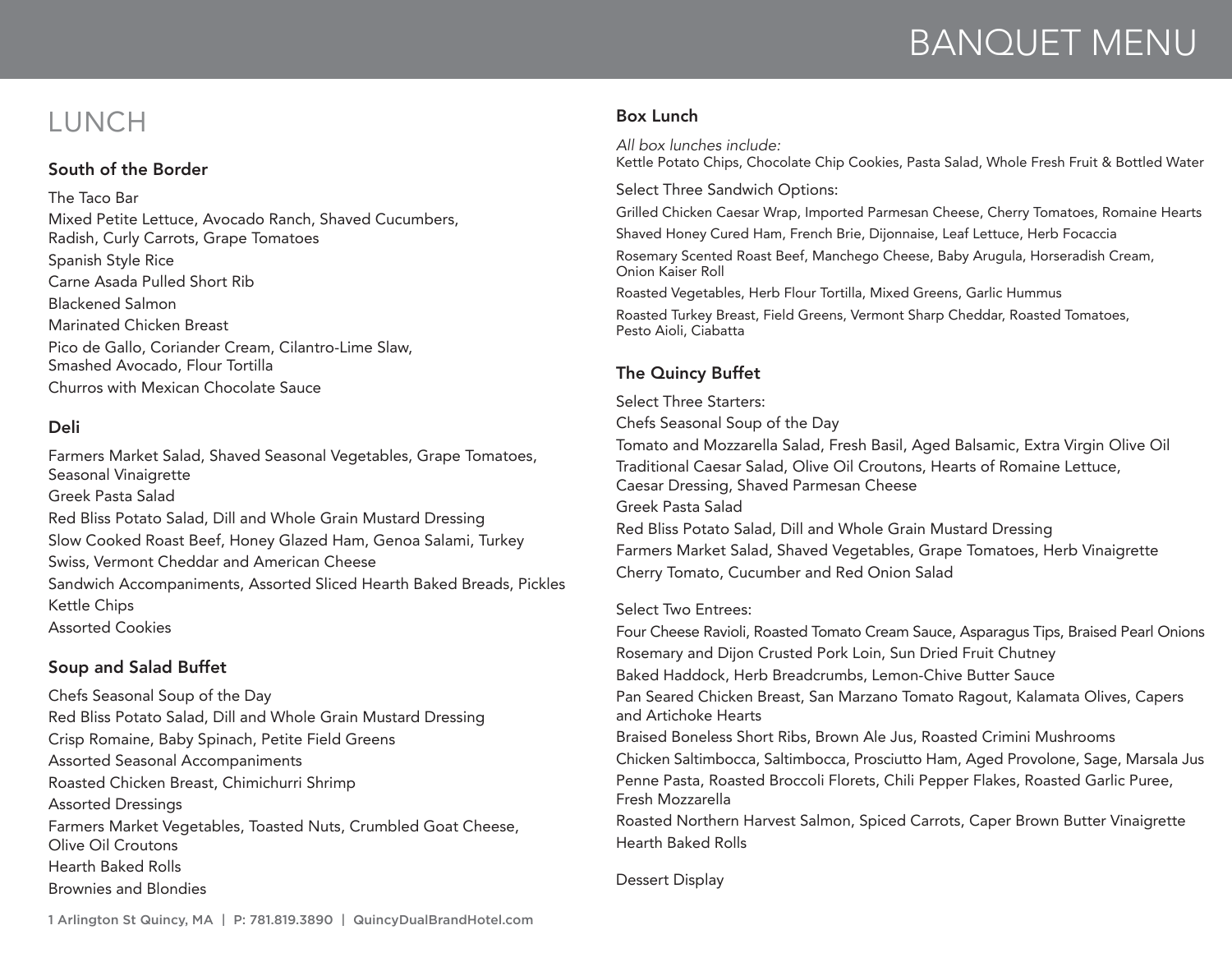### RECEPTION

#### Passed Hor d'Oeuvres

*Minimum 25 pieces per order*

#### Four Dollar Selections

Spinach and Feta Turnover, Cumin and Lime Cream Crispy Filo and Asparagus, Lemon Honey Maple Barbeque Pork Slider Tomato and Fresh Mozzarella Brochette, Basil Pesto Roasted Red Pepper Deviled Egg, Crispy Bacon Tandoori Chicken Sate, Mango Glaze Cheese Arancini, Tomato-Balsamic Sauce Chicken and Lemongrass Dumpling, Sweet Chili Sauce Antipasto Skewer Roasted Mushroom Bruschetta, Shaved Manchego, Olive Oil Beef Empanada, Sauce Romesco

#### Five Dollar Selections

Crab Salad Roll, Old Bay, Lemon and Celery Petite Beef Wellington, Roasted Garlic and Thyme Aioli Jumbo Shrimp Cocktail Skewers, Spicy Cocktail Sauce Pettie Crab cakes, Lemon and Herb Remoulade Scallops Wrapped in Bacon, Caper Butter Sauce

#### Stationary Displays

*All pricing per person charge minimum of 20 people Based on one hour of service*

#### Farmhouse Seasonal Vegetable Display

Creamy Blue Cheese and Hummus

#### Cheese and Charcuterie Board

Smoked and Cured Meats, Artisan Cheeses, Quick Pickles, Ground Mustard, Local Jams and Preserves, Assorted Crackers

#### Mediterranean Display

Roasted Garlic Hummus, Stuffed Grape Leaves, Cucumber-Feta Dip, Tabbouleh Salad, Roasted and Pickled Vegetables, Pita Crisps, Olive Tapenade

#### Make Your Own Bruschetta Bar

Garlic Rubbed Crostini Assorted Toppings: Tomato and Basil Confit Country Olive Tapenade Fire Roasted Red Pepper Pesto Fresh Mozzarella Shaved Parmesan Cheese Extra Virgin Olive Oil Marinated Goat Cheese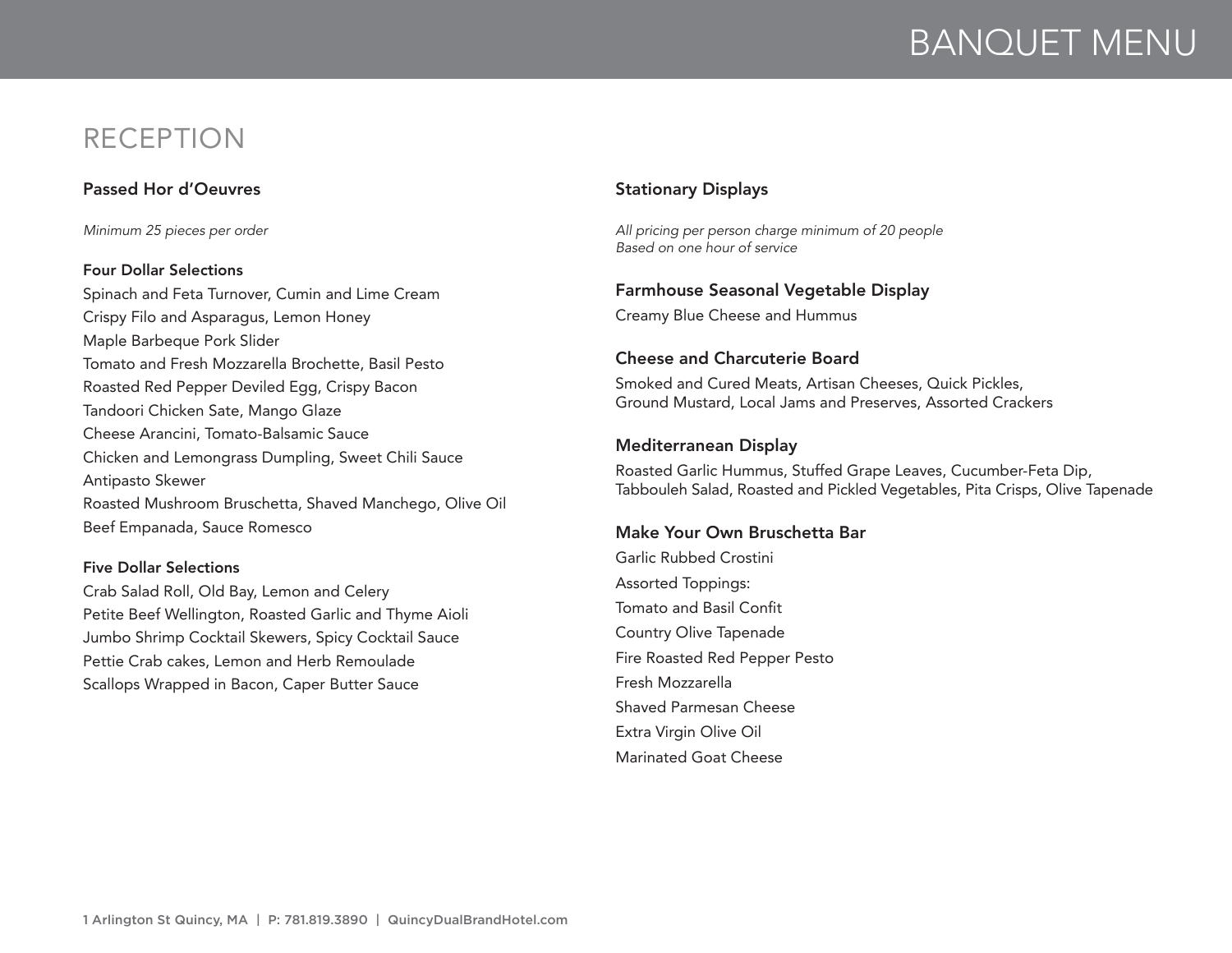#### Chef Attended Action Stations

*All pricing per person charge minimum of 20 people Based on one hour of service Attendant required for Action Stations*

#### Slow Roasted Tenderloin of Beef

Horseradish Cream, Herb Chimichurri, Herb Brioche Buns

#### Roasted Turkey Breast

Massachusetts Cranberry Compote, Tarragon Aioli, Petite Rolls

#### Mojo Pork Loin

Sauce Romesco, Spicy Mustard, Corn Bread Muffin

#### Pasta Station

- Spinach and Cheese Ravioli, Alfredo Cream Sauce

- Cavatappi Pasta with Pomodoro Sauce, Roasted Seasonal Vegetables, Basil

Extra Virgin Olive Oil, Garlic Herb Bread, Shaved Parmesan Cheese, Chili Pepper Flake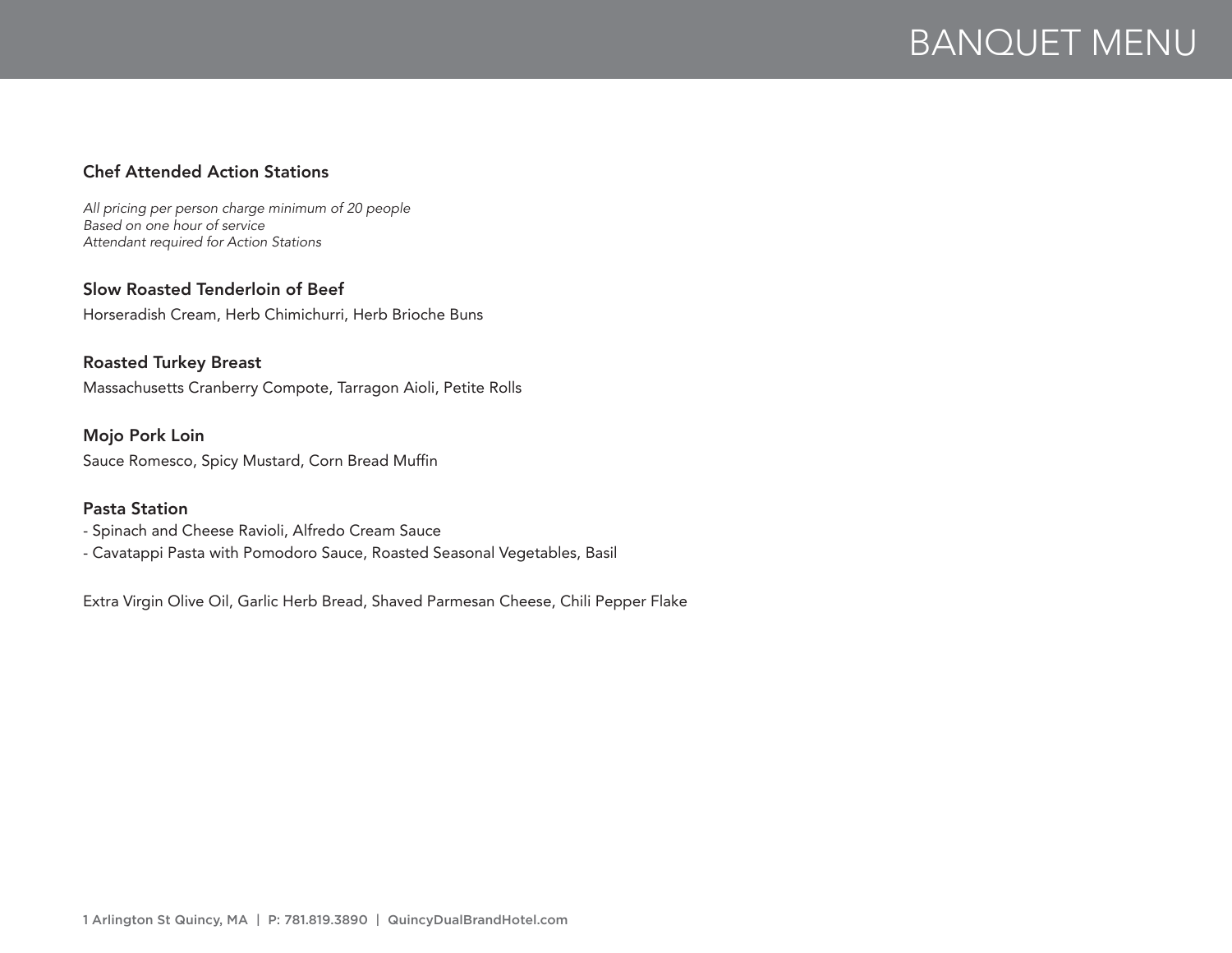### DINNER

*Based on one and a half hours of service Dinner Buffets require a minimum of 20 guests*

#### Tailor Made Dinner

Select Three Starters: New England Clam Chowder Creamy Tomato and Basil Bisque Lobster Bisque with Sherry Italian Vegetable Soup, Basil Pesto Roasted Corn and Bacon Chowder Traditional Tomato and Mozzarella Caprese, Balsamic Reduction, Basil Caesar Salad, Grape Tomatoes, Hearts of Romaine, Asiago Cheese, Olive Oil Croutons Baby Spinach and Gorgonzola Salad, Shaved Red Onion, Sun Dried Pears, Red Wine and Oregano Vinaigrette

Select Two Entrees:

Herb Crusted Chicken Breast Provencal, Tomato-Olive and Caper Ragout, Olive Oil Local Day Boat Cod, Dijon Breadcrumbs, Lemon Butter Sauce Oven Roasted Northern Harvest Salmon, Roasted Tomato and Fennel Cream Pork Loin, Bacon and Apple Salad, Mustard Jus Shrimp and Ricotta Ravioli, Tomato Studded Scampi, Wilted Greens Seared Atlantic Swordfish, Roasted Red Pepper Pesto, Roasted Potatoes Spinach Ravioli, Pecorino Cream Sauce, Truffle Oil

Chefs Selection of Potatoes or Rice and Seasonal Vegetables Hearth Baked Rolls Dessert Display Freshly Brewed Coffee, Decaffeinated Coffee Assorted Teas, Soft Drinks